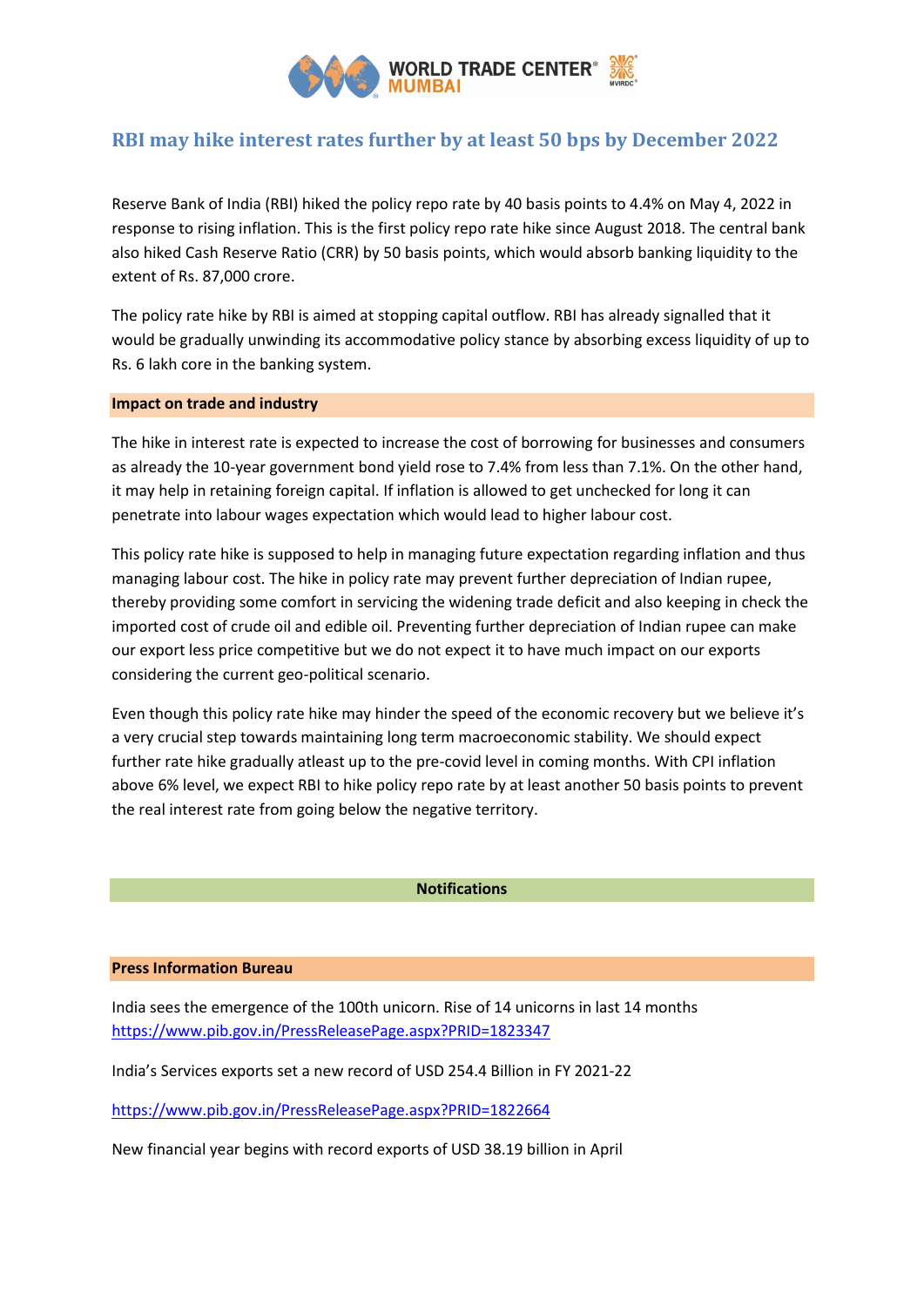

<https://www.pib.gov.in/PressReleasePage.aspx?PRID=1822318>

# **CBIC**

Exchange rate notification

[https://www.cbic.gov.in/resources//htdocs-cbec/customs/cs-act/notifications/notfns-2022/cs](https://www.cbic.gov.in/resources/htdocs-cbec/customs/cs-act/notifications/notfns-2022/cs-nt2022/csnt40-2022.pdf)[nt2022/csnt40-2022.pdf](https://www.cbic.gov.in/resources/htdocs-cbec/customs/cs-act/notifications/notfns-2022/cs-nt2022/csnt40-2022.pdf)

# **RBI**

RBI hints at unwinding accommodative stances, hikes Policy rate and CRR to tackle rising inflation Governor's statement- https://www.rbi.org.in/Scripts/BS\_PressReleaseDisplay.aspx?prid=53651 Change in CRR - <https://www.rbi.org.in/Scripts/NotificationUser.aspx?Id=12313&Mode=0>

Change in Bank rate - <https://www.rbi.org.in/Scripts/NotificationUser.aspx?Id=12312&Mode=0>